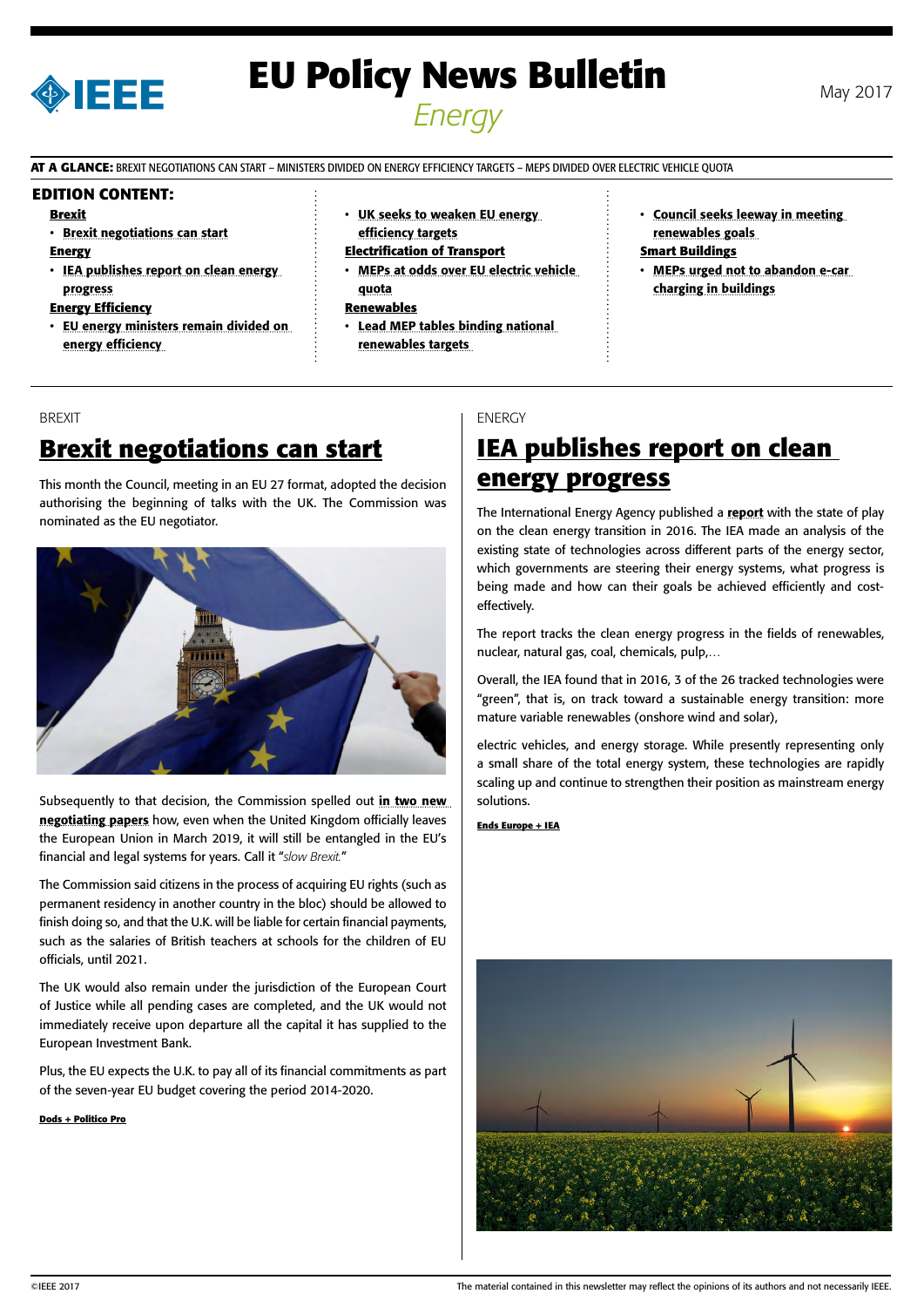### <span id="page-1-0"></span>ENERGY EFFICIENCY

## **EU energy ministers remain divided on energy efficiency**

Despite expectations of an agreement on the EU's 2030 energy efficiency target, countries stuck to their established positions at an informal meeting of energy ministers in Malta.



Member states are still split on the level and bindingness of a 30% energy efficiency target for 2030 and an accompanying 1.5% annual energy enduse savings target proposed by the European Commission in its clean energy package.

One source close to the talks said that to the extent that there was any movement on the overall target, it was in the direction of the Commission's proposal of a binding 30% target.

A group of more ambitious countries, including Germany, Luxembourg, Ireland, Sweden and now reportedly also the Netherlands, support this. But the so-called Visegrad Group – Poland, the Czech Republic, Slovakia and Hungary – are still arguing for a non-binding 27% target.

France, where green activist Nicolas Hulot was appointed energy and environment minister in the new government on Wednesday, supports the 30% target but has yet to join the bandwagon for it to be binding.

If the debate over the headline target is largely political, the proposed 1.5% annual energy savings target needs a lot more technical discussion, one diplomat said.

The debate at the informal confirmed just how divided member states are on this point and the complexity of their concerns. Some of the "*unhappy*" countries want a lower level of savings, others suggest that this target, too, should be made indicative, and others still want more flexibility to meet it.

The latest Maltese EU presidency compromise text ahead of the informal Energy Council proposed to lower the annual savings requirement to 1.4%. The Czech Republic has reportedly been leading a drive to also make it indicative.

Italy sowed confusion on Thursday with a reported proposal to split the next decade into two periods, with different levels of commitment to savings in each and a review in the middle. The details remained muddled, but energy efficiency campaigners warned that introducing a review clause could create uncertainty amongst investors.

Some member states are also pushing for two new flexibility options: 1) counting additional small-scale renewable energy produced in or on buildings towards the annual energy savings target, and 2) counting the on-going effects of current energy savings measures towards the next decade's targets.

The Commission has warned that the latter would effectively halve the annual savings target to 0.7%. Yet even some of the more ambitious member states reportedly support it.

**Ends Europe**

## **UK seeks to weaken EU energy efficiency targets**

According to leaked **[documents](https://drive.google.com/drive/folders/0BybQJpiBe0srM0Q1RGlUbVdIcUk?usp=sharing)** the UK government attempts to weaken the draft EU climate and energy rules, even as Brexit is underway.

Key renewable energy and energy efficiency targets proposed by the European Commission should be reduced, made non-binding, or even scrapped altogether, the UK said, despite the fact that they would not take effect until after the UK had left the EU.

The move also suggests a Conservative government alter European climate and environment rules once they are transposed into British law via the much-touted Great Repeal Bill.

Caroline Lucas, leader of the Green Party, said this is "*a strong indication that, unless we fight back, Britain could become an offshore pollution haven where the environment is in the firing line of an aggressive Government with a blind and brutal deregulation agenda.*"

A spokesperson for the Department of Business, Energy and Industrial Strategy said: "*Any future decisions on energy efficiency policy would be a matter for the next government.*"

The Conservative Party stated that it is committed to retaining the UK's carbon reduction targets and its support for the Paris climate agreement.

**Ends Europe + Greenpeace**

### ELECTRIFICATION OF TRANSPORT

## **MEPs at odds over EU electric vehicle quota**

Green MEP Bas Eickhout has been urged by fellow lawmakers to consider the impacts of his "*ideological*" proposal to target a 25% share of electric vehicles (EVs) in all sales by 2025.



Members of the European Parliament's transport committee voiced support for Eickhout's recent proposal for a position on the EU low-emission mobility strategy, tabled by the European Commission last July.

However, Pavel Teli ka, representing the liberal ALDE group, said the Parliament's research services should examine the implications of Eickhout's suggestion that a quarter of all vehicles sold by EU manufacturers should run on electricity by 2025.

Wim van de Camp, from centre-right EPP group, seconded the call. He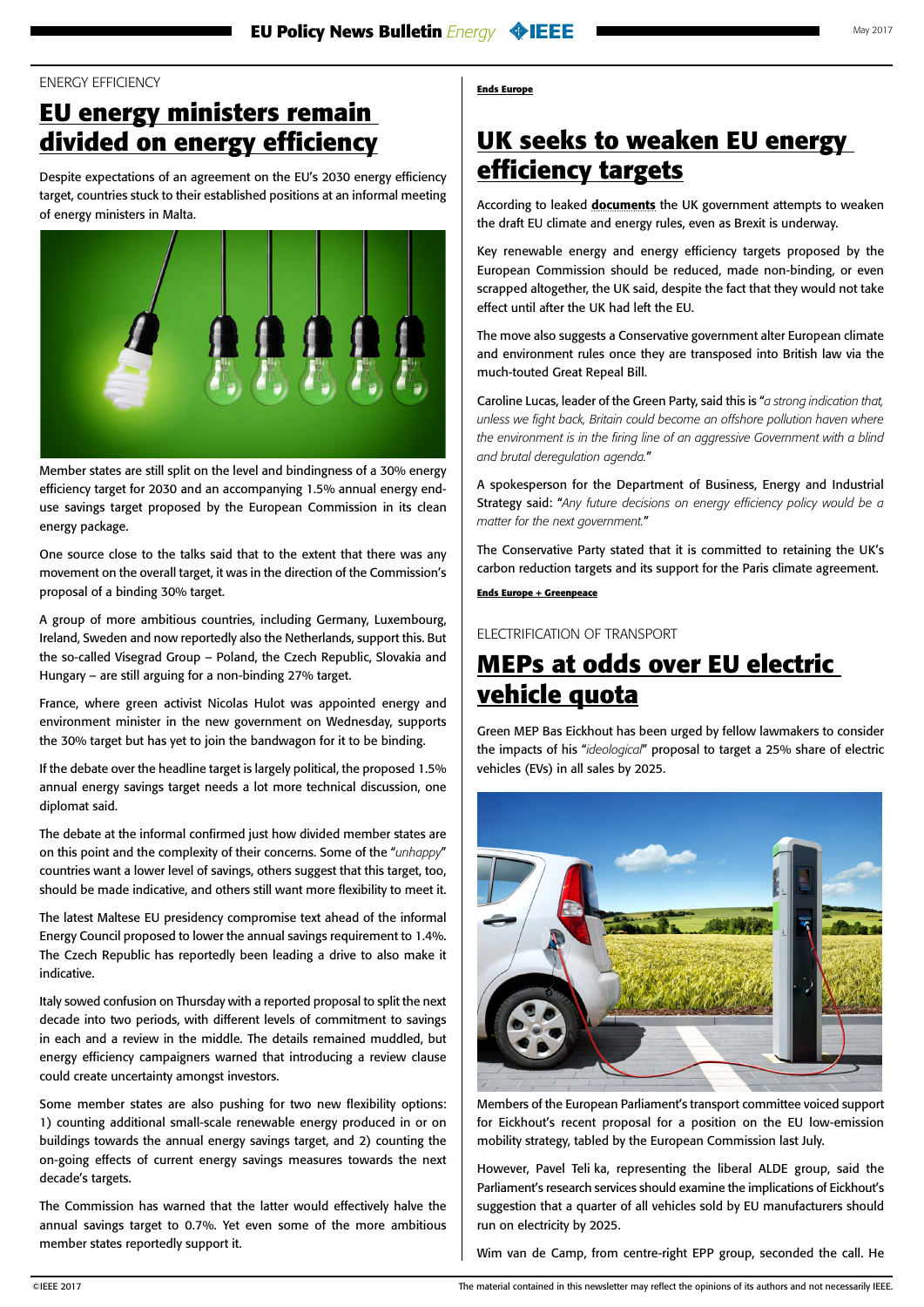<span id="page-2-0"></span>argued that more information is needed about fine particle emissions from EVs in cities and their full environmental footprint, urging Eickhout to stick to facts and "*leave ideology*" to the environment committee.

S&D group member Ismail Ertug argued that technological neutrality is important. "*The incentive schemes we set up in Germany were disappointing as EVs were bought by people who could afford it anyway,*" he said.

Markus Pieper (EPP) warned that an EV boom could push up electricity demand. This, he added, would contradict the calls for a 40% energy savings goal by 2030 that he noted the Greens support.

Eickhout told MEPs they cannot defend the "*myth*" of pure technological neutrality while simultaneously backing the promotion of sectors such as biofuels. He argued that ideologies are present "*in every political committee*" and noted that EV leaders such as Norway are using targets to promote uptake.

Matthijs van Miltenburg (ALDE) and Mark Demesmaeker (ECR) backed Eickhout's calls for boosting charging points for alternative transport fuels such as electricity. Demesmaeker noted that nine member states have not yet submitted infrastructure plans to that end.

MEPs in the committee will have until 22 May to table amendments to Eickhout's report, which will be put to a vote on 25 September. The document was drafted at the Parliament's own initiative and is non-binding.

#### **Ends Europe**

### RENEWABLES

## **Lead MEP tables binding national renewables targets**

The European Parliament's lead negotiator on the revision of the EU's renewables law has proposed to reinstate binding national targets for 2030 to reach a 35% collective target.

A Parliament [position](http://www.politico.eu/wp-content/uploads/2017/05/Renewables_draft_report.pdf?utm_source=POLITICO.EU&utm_campaign=a586085f04-EMAIL_CAMPAIGN_2017_05_22&utm_medium=email&utm_term=0_10959edeb5-a586085f04-189712741) drafted by José Blanco López, a member of the S&D group, notes that the European Commission proposed the 27% target before the signature of the Paris Agreement.

The draft adds that the lower target was "*based on technology cost estimates* 



*which have already been shown to be overly pessimistic and are now outdated*".

Blanco argues that binding national targets – set under the current Renewable Energy Directive for 2020 but ditched by the Commission for 2030 – have been a "straightforward" indicator for measuring progress.

Moreover, the lawmaker wants

to add a specific target for the transport sector, requiring each member state to guarantee that at least 12% of energy used in all forms of transport is renewable by 2030.

Elsewhere, the draft position seeks to open up countries' support schemes by increasing the share of supported renewable energy capacity that has to be open to installations in other member states. Greater openness "*will lead to a more efficient and cost-effective levels of support*", **the MEP argues.**

The draft also attempts to safeguard the right of consumers to produce their own renewable electricity. It adds a provision banning governments from taxing the consumption of self-generated power.

The industry and energy committee is set to vote on Blanco's proposal in October when it adopts the Parliament's position on a number of legislative proposals tabled under last year's clean energy package. Other lawmakers signalled some support for the higher target during the first committee debate in March.

**Ends Europe**

## **Council seeks leeway in meeting renewables goals**

EU member states are currently discussing a Czech proposal that would allow them to miss annual renewable energy goals on the way to meeting the 2030 target of at least 27%.



The Czech Republic rejects the European Commission's governance proposal tabled last November, which would require member states to develop renewable energy along a linear trajectory from 2021 towards their 2030 targets. Instead, member states should be allowed to deviate from the trajectory within a specific range.

The leaked paper, distributed to all member states last month, proposes a corridor with upper and lower limits. If member states stay within that corridor, no additional measures would be required even if their efforts to deploy renewables fall short of the linear trajectory.

The same approach should be applied to the achievement of the 2030 energy efficiency target, which the Commission proposed to set at 30%, according to the paper.

The Commission chose to legislate for a binding trajectory to avoid the current situation where some member states are set to miss their 2020 renewables targets. Its renewable energy progress report in February listed the UK, the Netherlands, Ireland and Luxembourg as laggards.

Given the freedom to choose the pace of renewables development, most member states decided to take it easy in the first years, expecting much steeper progress in the final years before 2020.

Environmental campaigners warned that the Czech proposal would allow countries to postpone investments in renewables and cast doubt on the achievement of the 2030 target.

Moreover, it could allow underachieving countries to start their renewables development plans in 2021 below their 2020 targets, they argued. This would happen if the lower limit of the corridor is set below the target.

"*A corridor approach makes it almost impossible for the Commission to act if the EU is off-track for meeting its renewable energy target,*" said Jean-François Fauconnier, renewable energy policy coordinator at CAN Europe.